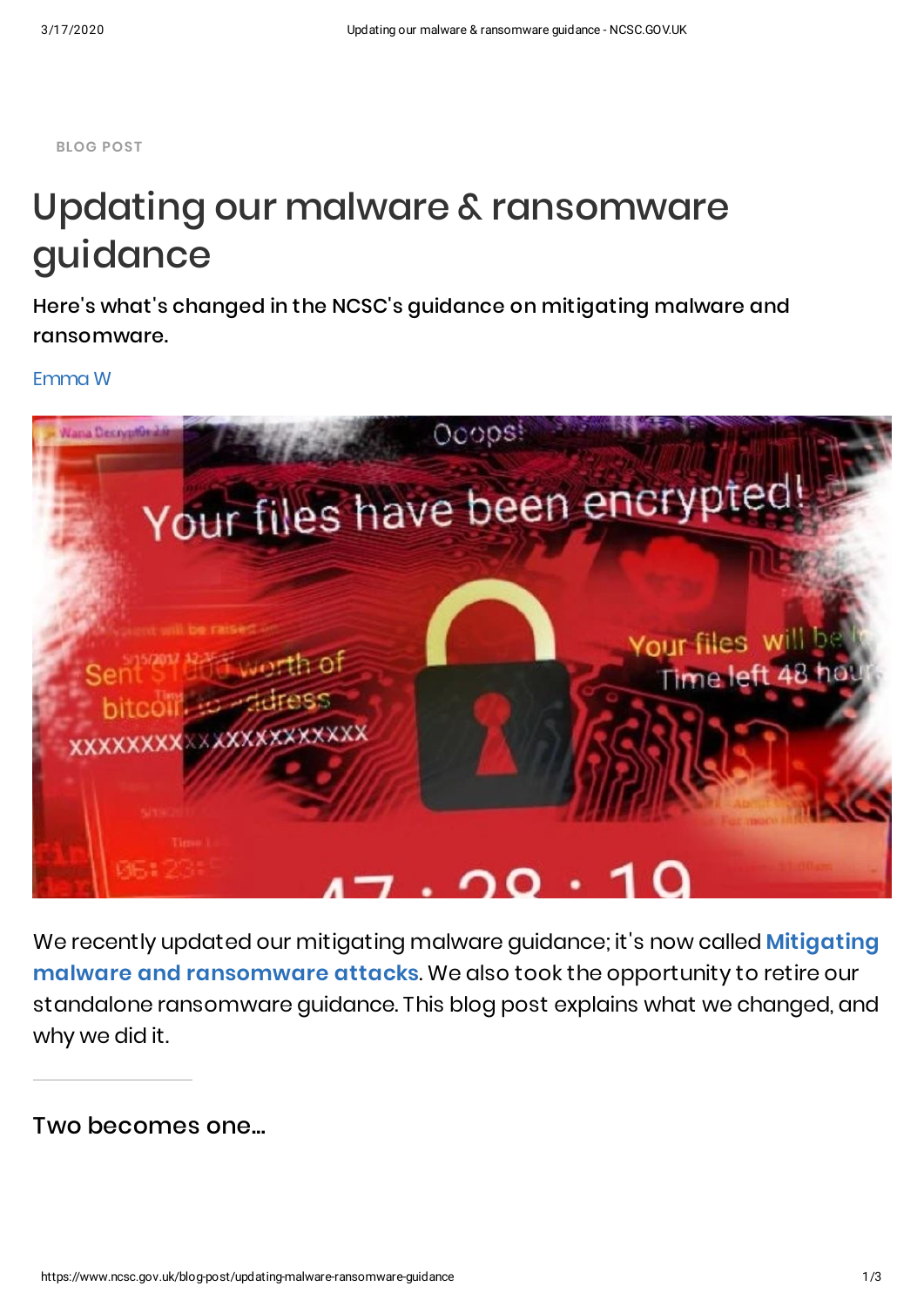Having two separate pieces of guidance was confusing for some of our customers. Most of the **ransomware** content was the same in both pieces of guidance, but the **malware** guidance was slightly more up-to-date. So we have tried to make things easier by providing a single piece of guidance, with all the most up-to-date advice in one place.

## New content on offline backups

We improved the guidance by emphasising *offline* backups as a defence against ransomware. We've seen a number of ransomware incidents lately where the victims had backed up their essential data (which is great), but all the backups were online at the time of the incident (not so great). It meant the backups were also encrypted and ransomed together with the rest of the victim's data. We've previously published a blog post [recommending](https://www.ncsc.gov.uk/blog-post/offline-backups-in-an-online-world) offline backups, but recent incidents suggest we need to emphasise the importance of this in our guidance as well.

## Tidying up and sweeping down

While we were updating the guidance, we took the opportunity to remove some of the more detailed technical content, as feedback showed that customers tend to find these parts less useful. The new guidance is not only shorter, but hopefully more relevant.

Finding information in a hurry

Some people have already pointed out that since ransomware is a type of malware, saying 'malware AND ransomware attacks' isn't 100% accurate.

However, not everyone who visits our website knows that. Furthermore, they might well search for the term 'ransomware' (rather than 'malware') when they're in the grip of a live ransomware incident. We want to be as helpful as possible to the people who need our guidance in a hurry. The best cyber security advice in the world is useless if nobody can find it.